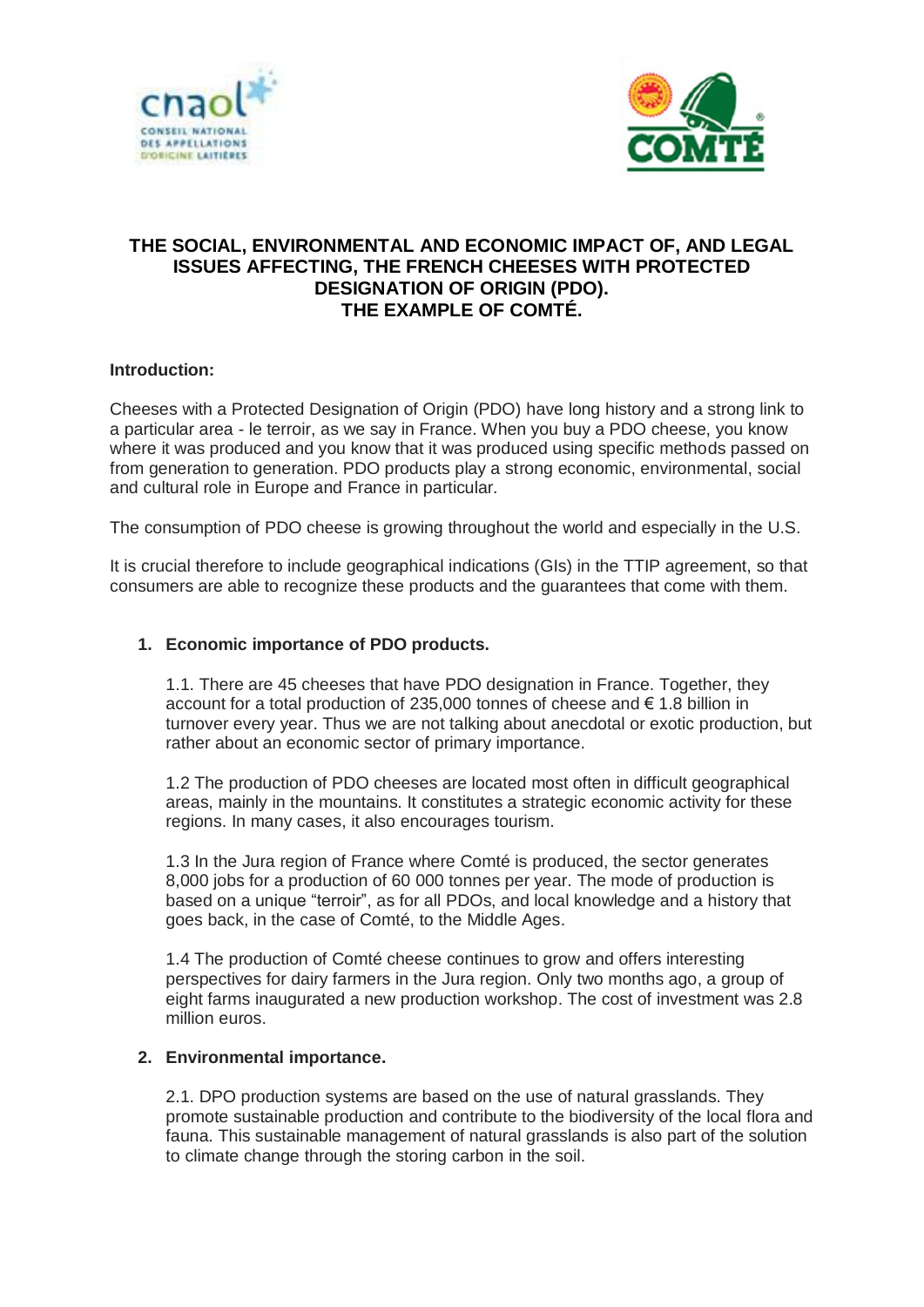



2.2. PDO cheeses are strongly linked to the land on which they are produced. Scientific studies have clearly demonstrated the strong link between the diet of the cow and the taste of cheese. This is true for all cheeses and in particular for PDO cheese.



2.4. Specifications for producing Comté cheese require a minimum of flower species. Also, to ensure this aromatic variety, the specifications require a stocking density of less than one cow per hectare, and you cannot produce more than 4,600 litres of milk per ha in order to protect the floral diversity.

2.5. The whole production process is carried out in the Comté region. Our natural ecosystem, the specifications and decades of research ensure the expression of the diverse flavors found this aroma wheel of cheese.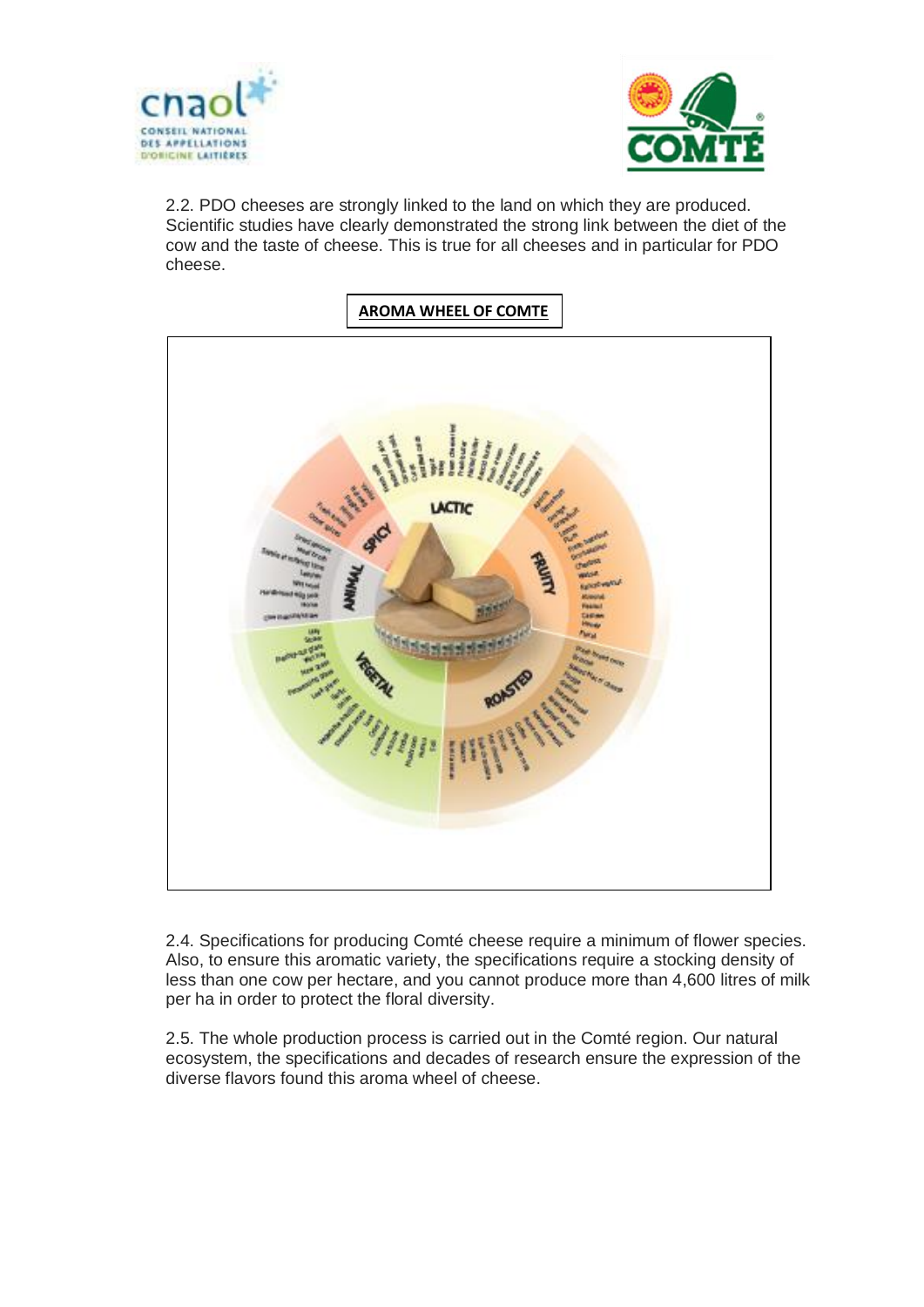



## **3. Social importance**

3.1 PDO cheeses allow interesting local dynamics on the renewal of generations. The number of young farmers entering milk production is higher for PDO products than for the rest of the dairy sector.

3.2 PDO cheeses generate more employment than regular milk chains.CNAOL<sup>i</sup> studies show that a production of 100 000 litres of milk generates 1 job in the regular milk sector but 2.8 jobs in the DPO sector

3.3 PDO cheese productions are generating tourism through visits to farms and processing facilities. In the Jura, the professional committee has created the "Route du Comté" that allow tourists to meet the various players in the sector: farmers, cheese makers and refiners.

3.4 The tourism industry is fully involved in the animation of the territory, and indeed promotes its vitality.

## **4. Market outlook in the U.S.**

4.1 The ingredients that make up the particular character of our products appeal to American consumers. The Comté example clearly shows it.



# **US Comté exports**

4.2 Exports of Comté are currently 560 tonnes per year. They are constantly increasing. The market outlook could be positive.

4.3 Food critics love Comté and write about it in magazines. Here is a sample of articles published in 2013 in the USA. Murray's, the retailor, is a fan of Comté. It even publishes promotional T-shirts for Comté !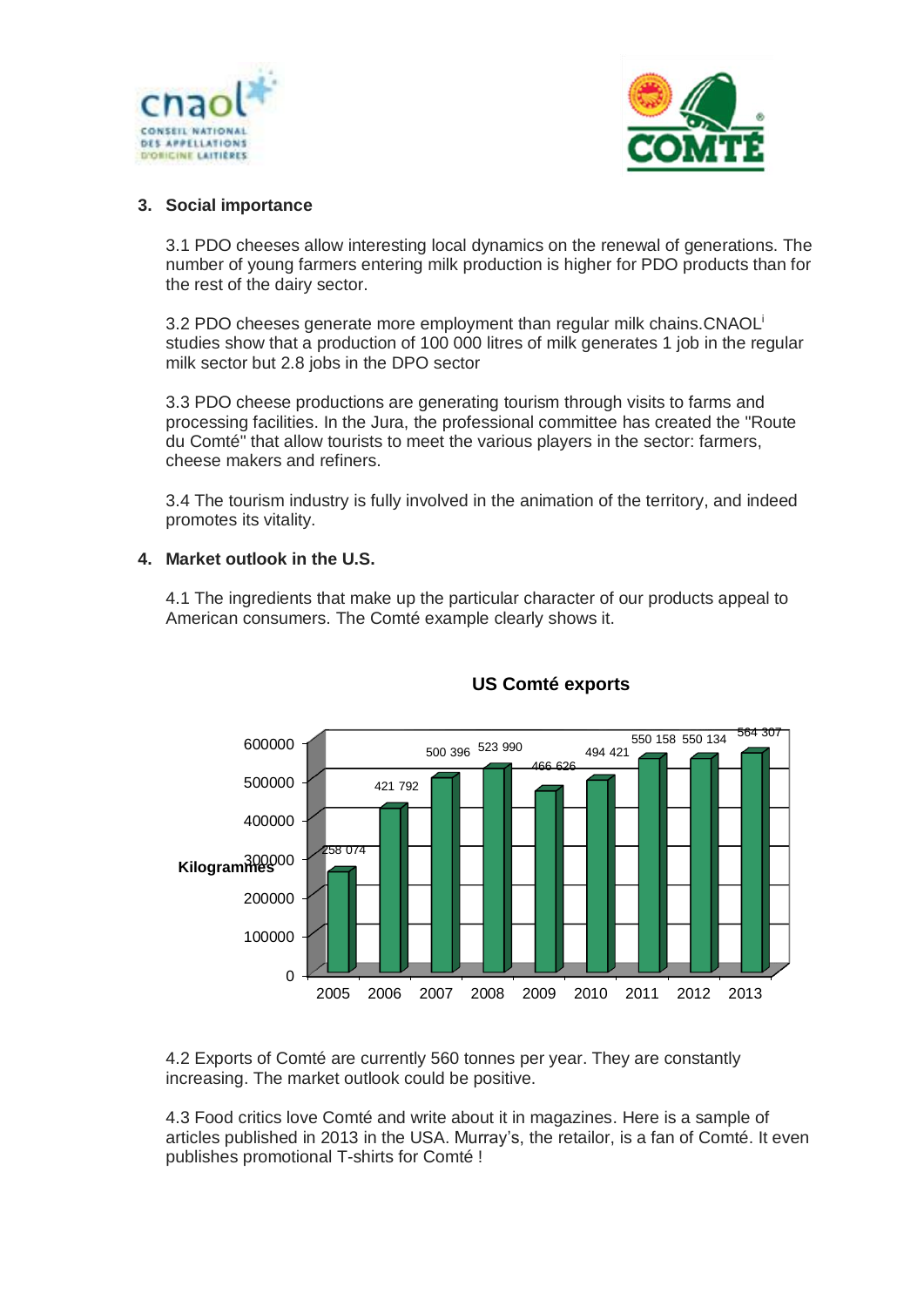



4.4 I would like to end this speech with an anecdote. A refiner recently told me that a major retailor from the West Coast did not hesitate to fly from Seattle, across the USA and the Atlantic Ocean, to visit our cheese cellars. He wanted to taste and choose the wheels of cheese that corresponded the best to the tastes of his consumers. He also went to meet the cheese makers who proceed the wheels. That looks to me like a strong statement of confidence in our PDO Comté.

## **5. Conclusion**

5.1 In this presentation I hope that I have shown that PDO cheeses have a unique "typicity". Their characteristics are a reflection of their geographical areas, and local knowledge. These products, whose place in local economies is crucial, need to have their identity recognized and protected.

5.2 U.S. consumers are very discerning. They love good products with specific tastes. They also appreciate values embodied in the products related to culture, history, environmental protection, and the preservation of local knowledge. U.S. should therefore have access to information on the particular attributes of the products they are eating, and they should be protected from counterfeit products.

5.3 In a free trade agreement between Europe and the USA, it is important that the foundations of the treaty place the actors in the same competitive conditions. To do this, it is essential to recognize the protection afforded by GIs in the interests of both the farmers in Europe and consumers in the USA.

V. ELISSEEFF – Managing Director – CIGC, member of CNAOL

### **Annex:**

### **2013 Comté Press Coverage in USA**

### January

- **"The 53 Best Things We Ate this Year." Molly Stevens,** *Gourmet Live Online* **(over 500,000 unique visitors/month).** In this list of the top foods of the year by *Gourmet Live* editors, Molly Stevens features the Comté fondue she savored at Auberge La Petite Echelle in the Jura Mountains.
- **Comté: It's About the Microflora. Dan Myers,** *The Daily Meal* **(2,000,000 unique visitors/month).** Dan Myers describes the "Taste of Terroir" Comté tasting, explaining how microflora are responsible for Comté's unique and diverse flavors and aromas.
- **"The Mac & Cheese Way." Michael Hastings,** *Winston-Salem Journal* **(circulation: 106,000).** In an interview with Michael Hastings about her new book, "Mac & Cheese, Please!," Laura Werlin states, "…the French Cheese and Savoy Cabbage Mac & Cheese recipe was pretty much inspired by my love for the cheese, Comté, and my desire to expose people to that cheese."
- **"A Proper French Fondue." Wini Moranville,** *BonjourParis.com* **(100,000 visitors/month).** Wini Moranville describes how she discovered Comté during a trip to France and how she fell in love with Comté fondue after visiting La Petite Echelle (during a CIGC press trip). The article features the Petite Echelle fondue recipe.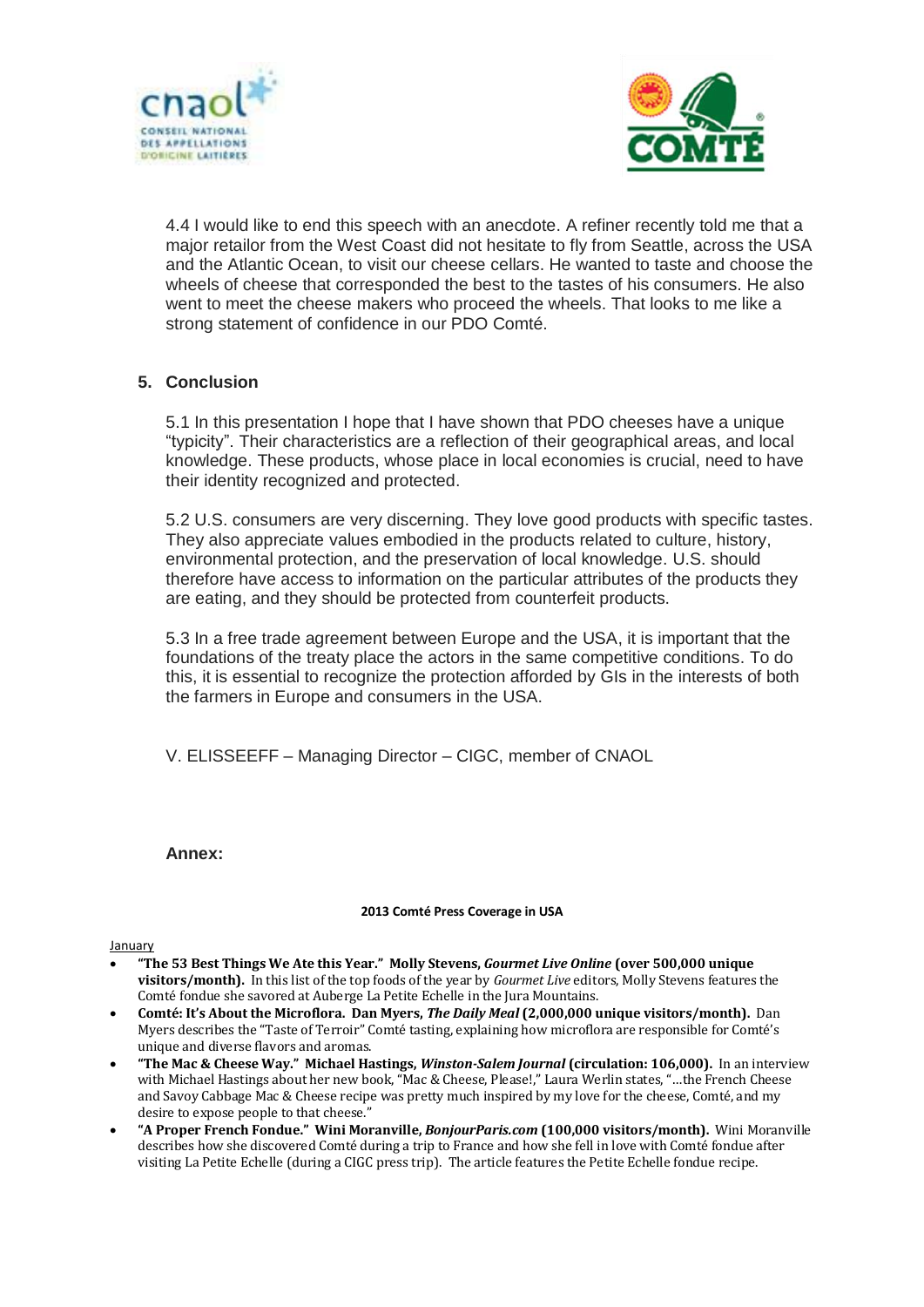



#### **February**

- **"Wine and Cheese as it was Meant to be." Eric Pfanner,** *The New York Times* **(circulation: 816,319);**  *International Business Tribune* **(circulation: 226,227).** In the *New York Times*, Eric Pfanner describes the production of Vin Jaune and how its flavors are a perfect complement to Comté. This article also appeared in the *International Business Tribune*.
- **"A Cheese Plate Built for Two." Katherine Hysmith,** *Culture Magazine* **Online (18,000 unique visitors/month),** *Huffington Post* **Online (31,000,000 unique visitors/month).** Culture magazine online features blogger Katherine Hysmith, who describes creating a cheese plate for Valentine's Day that includes "a robust Comté." This article also appeared on the Huffington Post.
- **"Comté Cooking Videos Now Available."** *PerishableNews.com* **(readership n/a).** Perishable News Online features the Comté Cheese Association's press release announcing the new Comté Cooking School Videos.

#### March

- **"Weekend Cooking—Comté Cheese." Christopher Ryan,** *America Blog* **(300,000 unique visitors/month).**  Christopher Ryan discusses the production of Comté cheese and features the Comté You Tube Channel, including a live stream of the "Aging Comté" video.
- **"The Wine Rack." Dave DeSimone,** *The Wine Rack Newsletter for Pittsburgh Tribune-Review* **(readership: n/a).** In his newsletter for the *Pittsburgh Tribune-Review*, Dave DeSimone (who attended at 2011 press trip) features the new series of Comté cooking videos, noting "…I especially love Comté, the aromatic, nutty, yet creamy, semi-hard cow's milk cheese from France's Jura Mountains. Comté tastes great by itself with just a little tangy mustard, but it also presents many cooking possibilities."
- **"The Funky Bits." Alice Feiring,** *Wine & Spirits* **(circulation: 75,000).** Alice Feiring describes the Comté "Terroir Tasting" at the *Wine & Spirits* headquarters (hosted by the Comté Cheese Association), exploring the link between terroir and flavor. In her typical "renegade" prose, Feiring discusses microflora and its role in flavor development.

#### April

 **"DeRusha Eats Cheese at France 44." Jason DeRusha,** *CBS Minnesota* **(viewership and readership: n/a).** In this segment for CBS Minnesota, Jason DeRusha interviews cheesemonger Benjamin Roberts of France 44 in Minneapolis, who talks about Comté and the Daphne Zepos Teaching Award. This segment and an article was also featured on CBSlocal.com.

#### May

 **"Meet Blair Graves, a Cheesemonger Among Us." Daniel Walker,** *Arkansas Times* **(circulation: 25,890).** In the *Arkansas Times* (print and online versions), Daniel Walker profiles cheesemonger Blair Graves from Boulevard Bread, who mentions that Comté pairs well with Jura wines.

#### June

 **"Aspen's Cheese Lady." Paul E. Anna,** *The Aspen Times* **(Circulation: 11,500).** In the *Aspen Times*, Paul E. Anna describes Laura Werlin's activities at the Food & Wine Classic in Aspen, noting that before the trip Laura spent a week in the Jura region of France learning about the making of Comté cheese.

#### July

- **"A Trip to the Jura." Lisa Futterman.** *Pastoral Blog* **(readership: n/a).** On the *Pastoral* blog, Lisa Futterman describes her trip to the Jura as winner of the Comté Scholarship for ACS CCPs, describing the activities of the trip.
- **"In the Jura: Cows, Cheese and Wine of Course." Becky Sue Epstein,** *Intermezzo* **(circulation: 285,000).** In *Intermezzo* magazine, Becky Sue Epstein (who attended the June 2011 press trip) describes the Comté region and the cheese's production process, from the cows to the aging cellars. The article also includes travel information for the region.

#### September

 **"Comté Shows There's More to Gruyere in the Alps." Kirstin Jackson,** *NPR Kitchen Window Online*  **(106,000 unique visitors/month).** On *NPR Kitchen Window* (an online publication by National Public Radio), Kirstin Jackson (who attended the June 2013 press trip) describes Comté's history and production process, and clarifies the differences between Comté and Gruyere. The article also includes 3 Comté recipes.

#### October

**"Fete Accompli." Mimi Thompson,** *Bon Appétit* **(circulation: 1,500,000).**